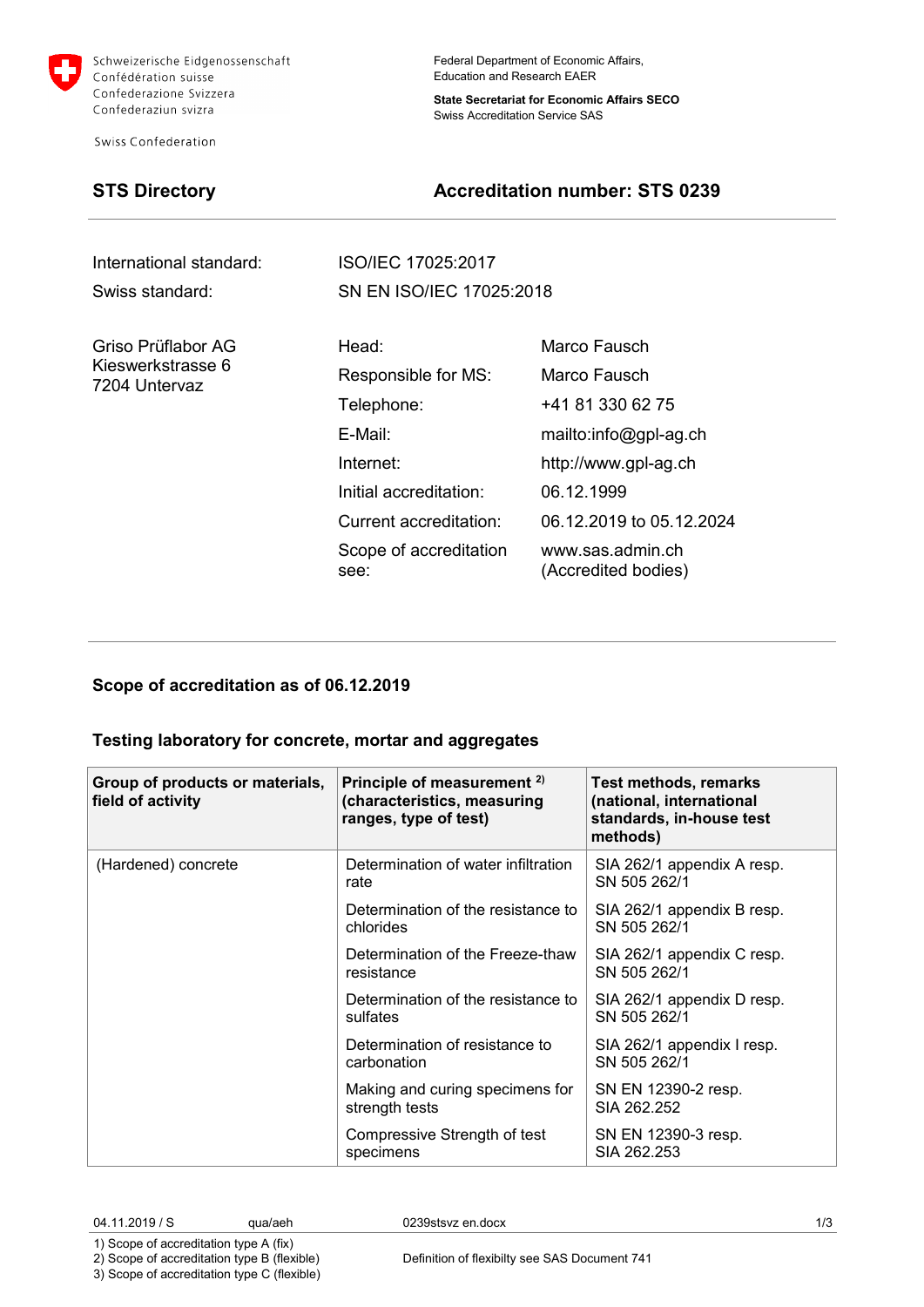

Г

Swiss Confederation

Federal Department of Economic Affairs, Education and Research EAER

**State Secretariat for Economic Affairs SECO** Swiss Accreditation Service SAS

# **STS Directory Accreditation number: STS 0239**

т

| Group of products or materials,<br>field of activity                                                             | Principle of measurement <sup>2)</sup><br>(characteristics, measuring<br>ranges, type of test)                                              | Test methods, remarks<br>(national, international<br>standards, in-house test<br>methods) |
|------------------------------------------------------------------------------------------------------------------|---------------------------------------------------------------------------------------------------------------------------------------------|-------------------------------------------------------------------------------------------|
| (Hardened) concrete                                                                                              | Determination of the depth of<br>penetration of water under pres-<br>sure                                                                   | SN EN 12390-8 resp.<br>SIA 262.258                                                        |
|                                                                                                                  | Determination of energy absorp-<br>tion capacity of fibre reinforced<br>slab specimens (Testing sprayed<br>concrete)                        | SN EN 14488-5 resp.<br>SIA 262.605                                                        |
|                                                                                                                  | Determination of fibre content of<br>fibre reinforced concrete (Testing<br>sprayed concrete)                                                | SN EN 14488-7 resp.<br>SIA 262.607                                                        |
|                                                                                                                  | Measurement of bond strength by<br>pull-off (Products and systems for<br>the protection and repair of con-<br>crete structures)             | SN EN 1542 resp.<br>SIA 162.421                                                           |
| Fresh concrete and mortar                                                                                        | Determination of the water con-<br>tent of freshly mixed concrete                                                                           | SIA 262/1 appendix H resp.<br>SN 505 262/1                                                |
|                                                                                                                  | Slump test                                                                                                                                  | SN EN 12350-2 resp.<br>SIA 262.232                                                        |
|                                                                                                                  | Determination of degree of com-<br>pactability                                                                                              | SN EN 12350-4 resp.<br>SIA 262.234                                                        |
|                                                                                                                  | Flow table test                                                                                                                             | SN EN 12350-5 resp.<br>SIA 262.235                                                        |
|                                                                                                                  | Determination of Density                                                                                                                    | SN EN 12350-6 resp.<br>SIA 262.236                                                        |
|                                                                                                                  | Determination of air content;<br>Pressure methods                                                                                           | SN EN 12350-7 resp.<br>SIA 262,237                                                        |
|                                                                                                                  | Slump-flow test (Self- compacting<br>concrete)                                                                                              | SN EN 12350-8 resp.<br>SIA 262.238                                                        |
| Concrete structures and ele-<br>ments                                                                            | Taking, examining and testing in<br>compression cored specimens of<br>concrete in structures                                                | SN EN 12504-1 resp.<br>SIA 262.213                                                        |
|                                                                                                                  | Determination of chloride content<br>in hardened concrete - Products<br>and systems for the protection<br>and repair of concrete structures | SN EN 14629 resp.<br>SIA 262.496                                                          |
| (Mineral-) aggregates, sand,<br>gravel, coarse aggregates,<br>crushed stones, filler, unbound<br>materials, etc. | Sedimentation analysis, areome-<br>ter method (mineral aggregates)                                                                          | SN 670 816, repealed standard                                                             |
|                                                                                                                  | Determination of resistance of<br>aggregates to fragmentation                                                                               | SN EN 1097-2 resp.<br>SN 670 903-2                                                        |